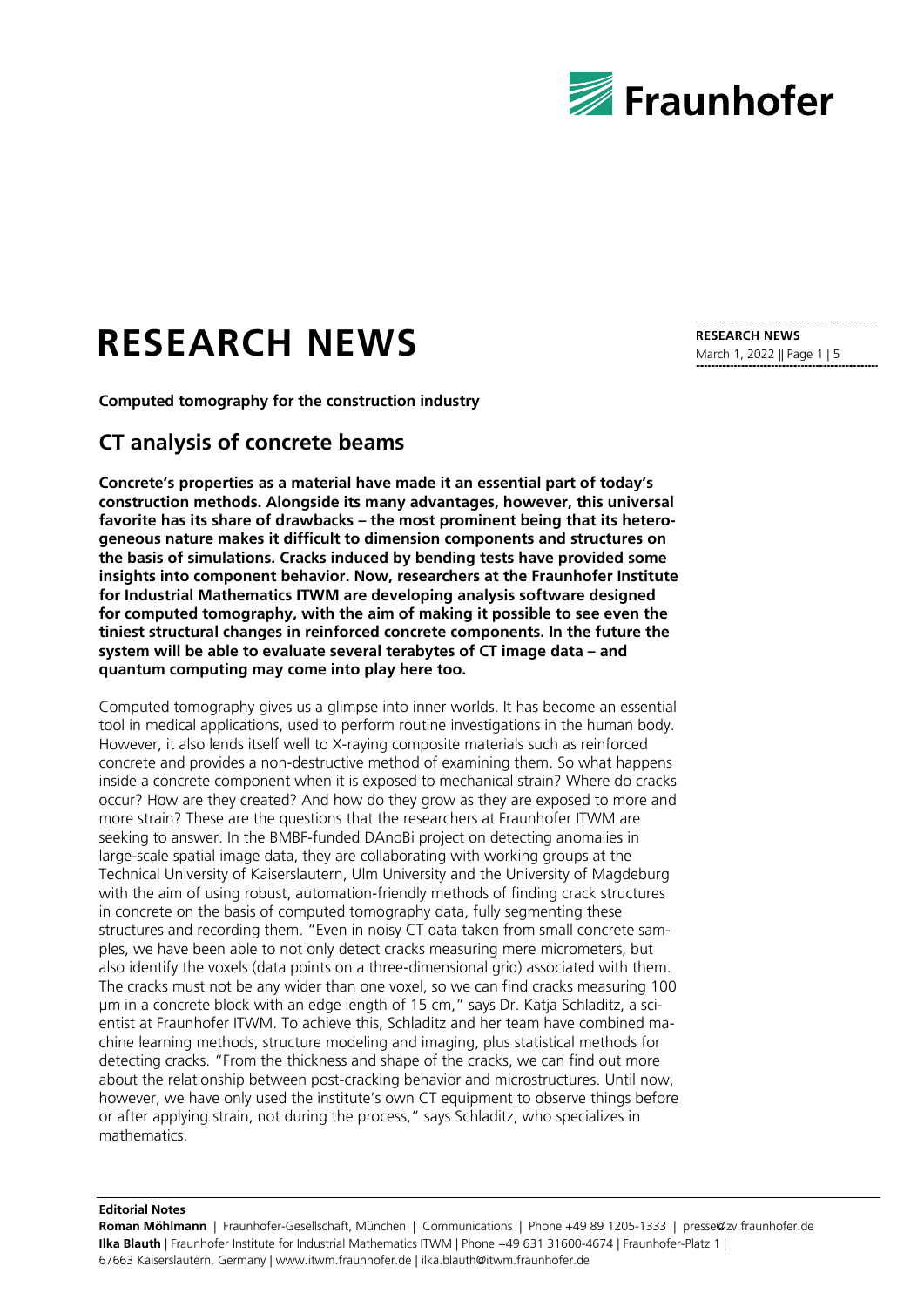

#### **The world's only CT system for the construction industry**

The research is facing a problem in that micro-CT technology of the kind used at Fraunhofer ITWM is only able to X-ray concrete samples measuring a few centimeters in edge length and diameter. There is no way of performing mechanical strain tests on concrete samples that are several meters long. In the future, however, this will become a possibility thanks to the Department of Civil Engineering at the Technical University of Kaisers-lautern. A CT system that is unique in the world is currently being built there and will be operational in the summer of 2023. It works with significantly stronger Xrays – measuring some nine megaelectronvolts – than the kind emitted by medical X-ray equipment, making it possible to screen reinforced concrete components with a diameter of 30 centimeters and a length of six meters. One of the first and most important applications for the extensive system, named Gulliver, is 3D imaging of the way in which cracks develop in large concrete beams during a four-point bending test. The three-dimensional X-ray images captured during these processes will reveal significant new insights that can be used in research, and will help scientists gain a better understanding of the complex composite material that is concrete. In the process, Gulliver will generate between 120 gigabytes and two terabytes of image data per experiment. The aim of the research is to perform 3D imaging and analysis of structural changes caused by bending strain while a bending test is still going on.

#### **Fraunhofer ITWM develops analysis software for Gulliver**

"We are optimizing the storage management and image evaluation used in our extensive 3D image processing and analysis software so that the large quantities of data produced using this technology can be handled efficiently. The complex algorithms need to enable short response times during image processing," explains Dr. Katja Schladitz. Identifying tiny structures within these large quantities of data is set to be a challenge – one that the software is responding to with extensive analysis methods for localized porosity, thickness and orientation analyses, for example.

The plan is to combine the expertise of structural engineers with 3D analysis techniques in order to select the best possible complex algorithms, set parameters for them, produce accurate evaluations of interim results and correct errors as early as possible. An AI assistant is being developed to help achieve this: It will learn the expected work process and data flow, plus the expected interim results and typical error patterns, and will be trained using aspects such as CT measuring parameters and sample properties including dimensions and material mixtures in order to evaluate image data quality. This will give structural engineers a better foundation for performing calculations – relating to the load-bearing behavior of concrete, for example – which in turn will allow them to cut down on the amount of material used and adjust the content of the required reinforcing steel or fibers exactly as needed.

### **RESEARCH NEWS**

March 1, 2022 || Page 2 | 5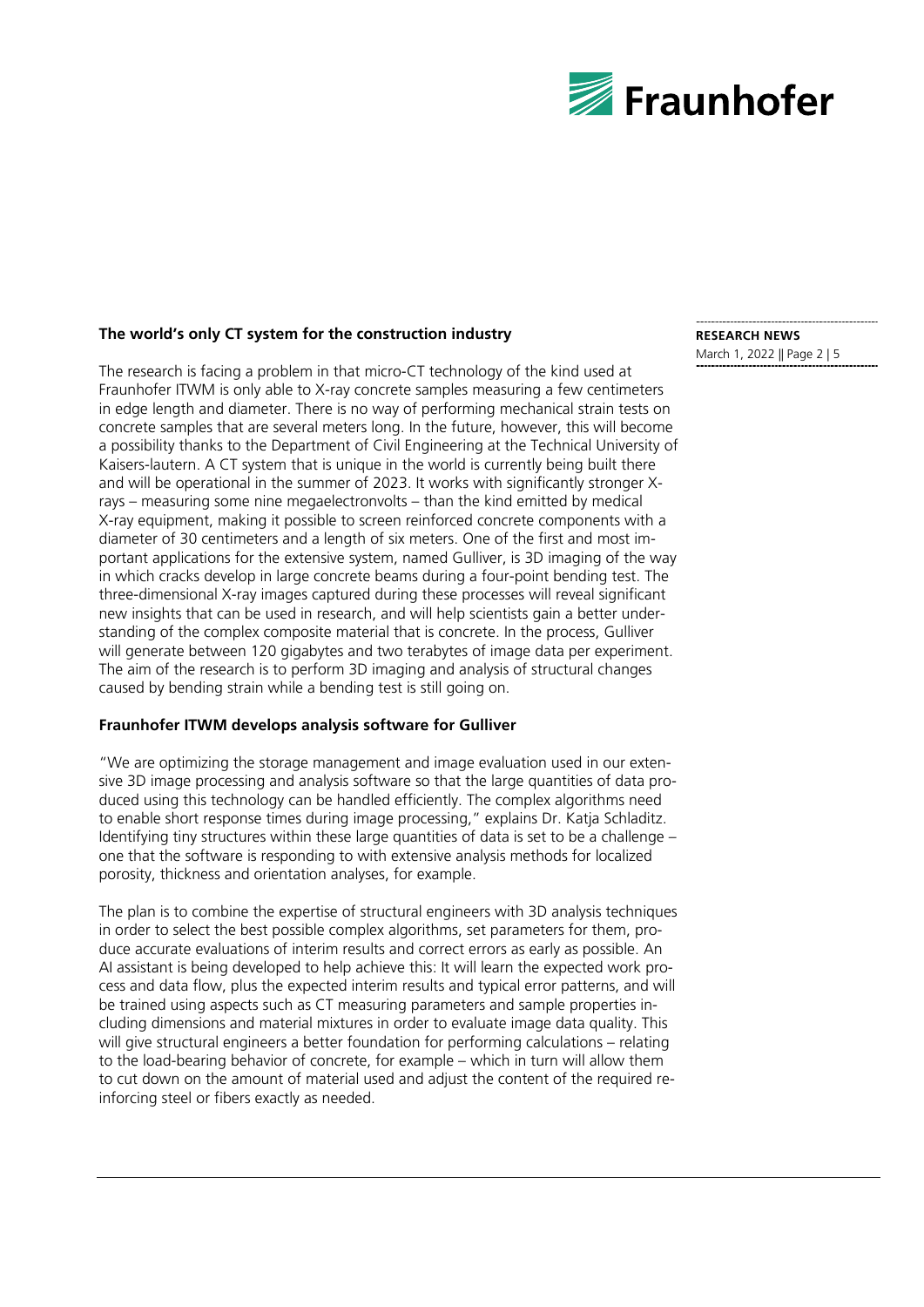

#### **Harnessing quantum computing's potential for image processing**

In the future, it is hoped that quantum computing will accelerate the process of evaluating CT data – in applications beyond this one. By making clever use of the special properties inherent in qubits, it will be possible to represent extremely large-scale image data (of the kind generated by the Gulliver system) with just a few qubits: for example, 1,024  $\times$  1,024 pixels with 21 qubits Replacing the filter and analysis algorithms that have been the standard so far with quantum image processing algorithms would make it possible to process these huge quantities of data more efficiently. In theory, it may also be possible to reduce both memory and computing requirements exponentially.

Practically speaking, encoding images and executing algorithms involves a large number of individual quantum operations, so the results of simple image processing steps performed on small images nowadays are often noisy to the point of unrecognizable. Because of this, noise models and algorithms that require as few basic operations as possible are currently being researched by Fraunhofer ITWM and other Fraunhofer institutes, as they are in the field of quantum computing generally.

# **RESEARCH NEWS**

March 1, 2022 || Page 3 | 5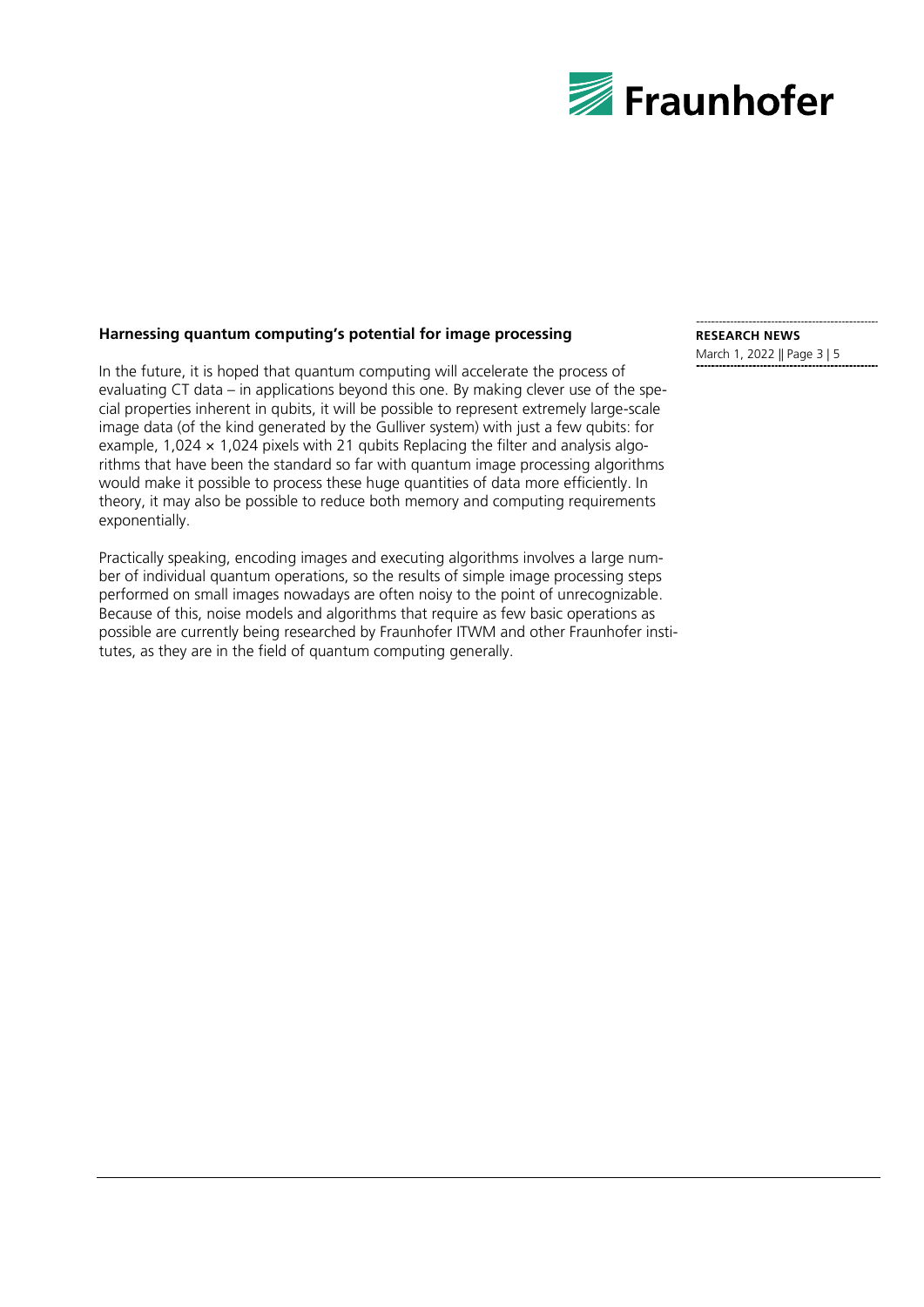



**Picture 1 Concrete sample with crack.**

**RESEARCH NEWS** March 1, 2022 || Page 4 | 5

**© Fraunhofer ITWM**